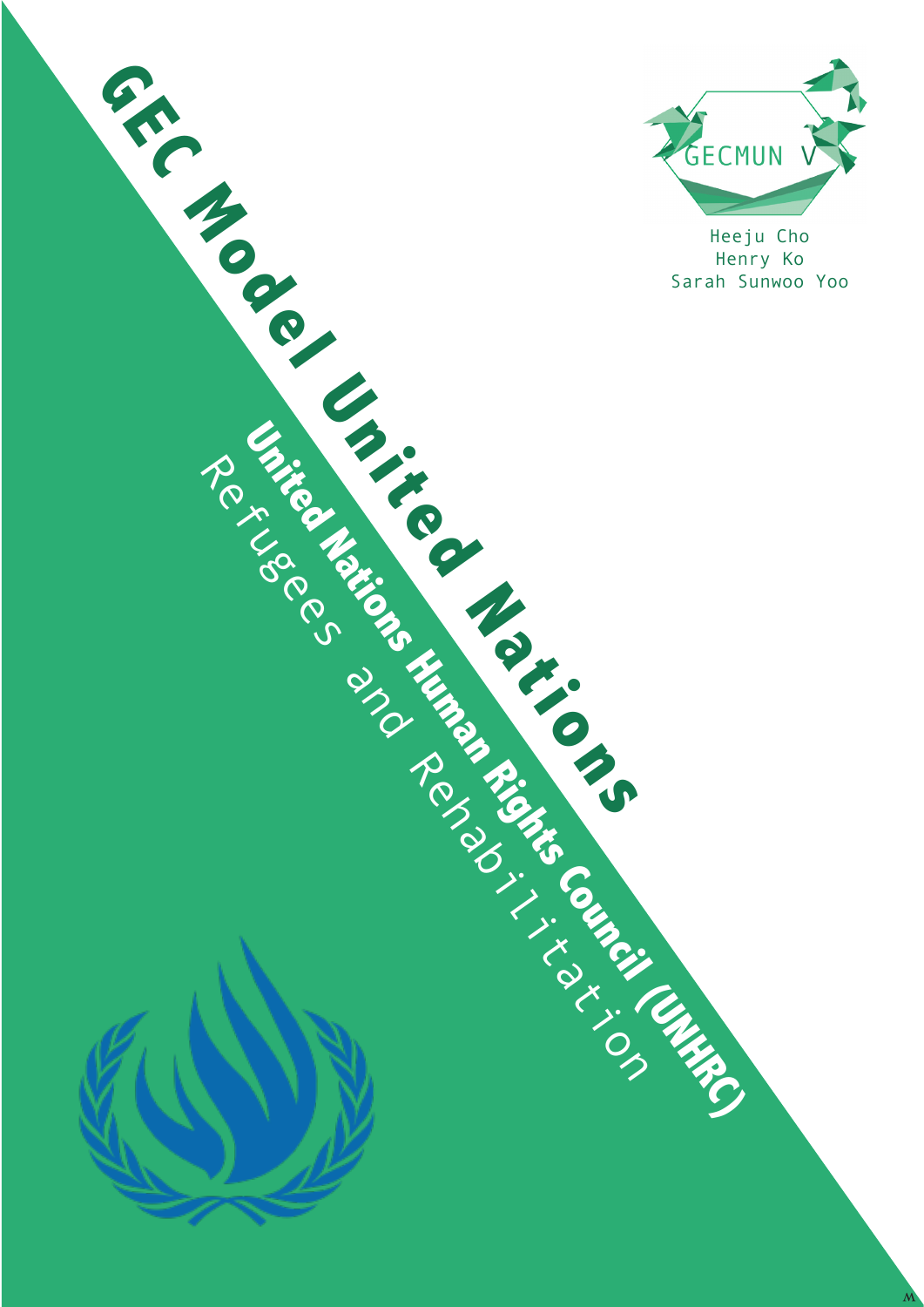## Table of Contents

Letters From the Chairs | Pg. 3

Introduction | Pg. 4

Definition of Key Terms | Pg. 4

Information | Pg. 5

- Agenda | Pg. 5
- Stances of Key UN Members | Pg. 5
- Past Actions | Pg. 6

Solutions | Pg. 8

• Questions to Consider | Pg. 8

Bibliography | Pg. 9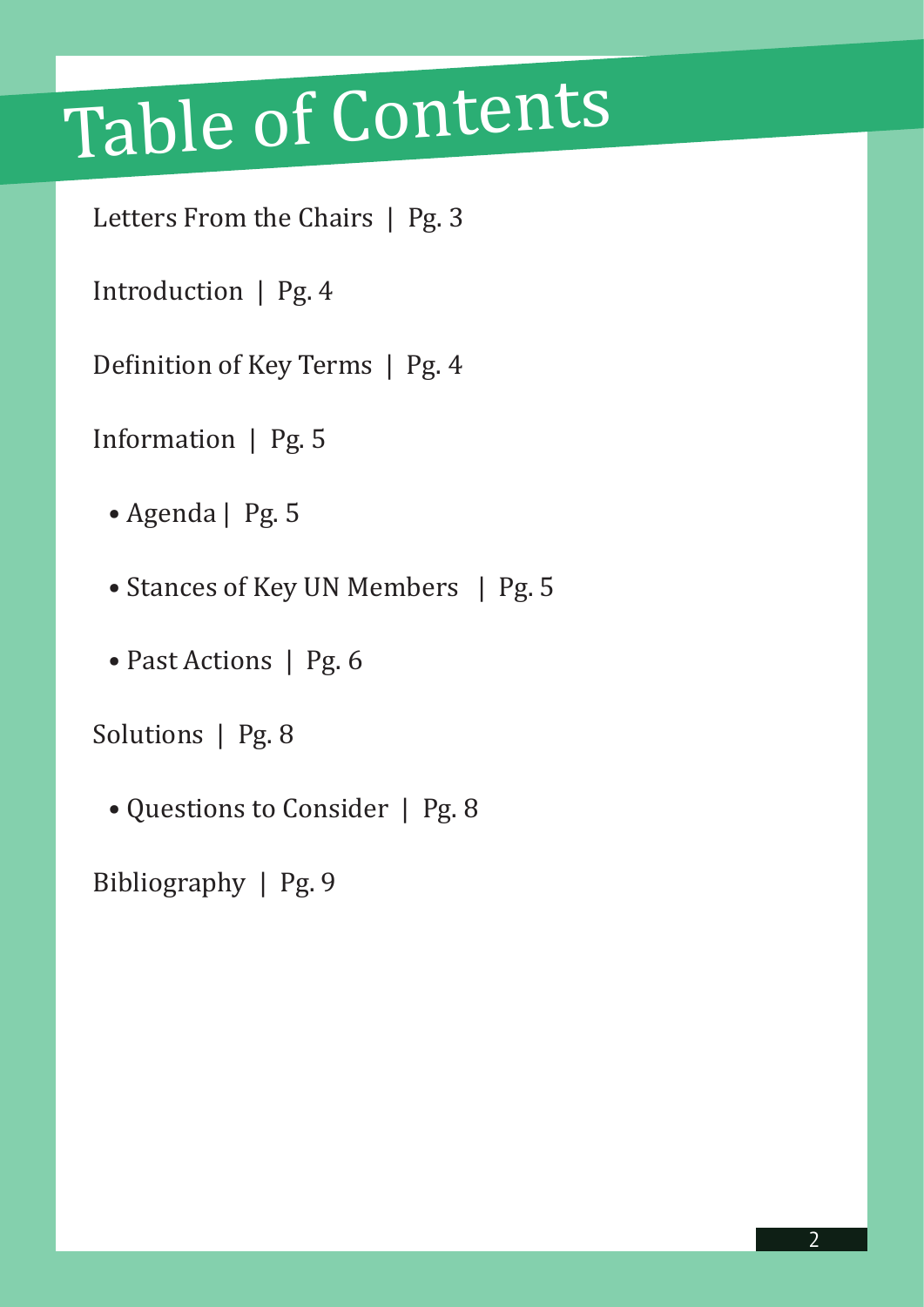# Letters from the Chairs

Dear esteemed delegates,

Welcome to GECMUN V! My name is Sarah Sunwoo Yoo, a Grade 9 student at St Johnsbury Academy Jeju. It is my utmost pleasure to serve as one of the chairs of United Nations Human Rights Council (UNHRC) and I wholeheartedly look forward to meeting all of you in March. Throughout the conference, I wish to help you engage in a fruitful and passionate debate regarding the conflict in Syria. Good luck to all delegates and I hope your GECMUN V lasts as an amazing memory!

Yours truly, Sarah Sunwoo Yoo

Greeting honorable delegates.

My name is Heeju Cho, a junior from Saint Johnsbury Academy, Jeju Campus. It is a great honor to work as chair for the committee this year. I believe that the most crucial part in MUN is to show active participation and passion to resolve the ongoing human rights violations in Syria. Having a thorough understanding of the issue and possible solutions - which concentrates on not only short-term solutions but also long-term strategies - might also help you to participate more actively. We are looking forward to seeing productive debates and exceptional resolutions. Overall, we would love to present the unforgettable memory through this conference.

Please feel free to contact me: s17013120@sjajeju.kr! I am opened to any questions including the procedure, issue itself, and more.

Best regards, Heeju Cho

Hello delegates from all over the world!

My name is Henry Ko, a Senior at Korea International School Jeju, and I will be serving as your chair for GECMUN V. Though our committee will be quite large (the biggest committee in GECMUN, actually!) please don't be nervous thinking of talking in front of such large crowds. A bigger committee means more diversity, more ideas, and more chances to find friends you'll connect with even after the conference ends. In fact, our committee will be the closest to "modeling" the United Nations as all of you guys will get to know what it is like to be debating in a room full of delegates representing a wide array of different countries. Speaking of such diversity, I'm especially excited to see delegates from outside of Korea to be joining our MUN journey this year! Make sure you all take the time to enjoy Jeju Island while you're here too—I'll be happy to recommend some great places to visit. Delegates, whether you are a veteran MUN-er or experiencing MUN for the first time, remember that MUN is a place for collaboration and diplomacy--never a place for alienation nor arrogance. If you consider yourself a more experienced delegate please help the delegates rather new to MUN—we all know how terrifying our first few conferences were.

I hope you are all excited for this big big conference in March and do not hesitate to contact me if you have any questions about the conference as a whole or just to say hi (My email is hmko19@kis.ac).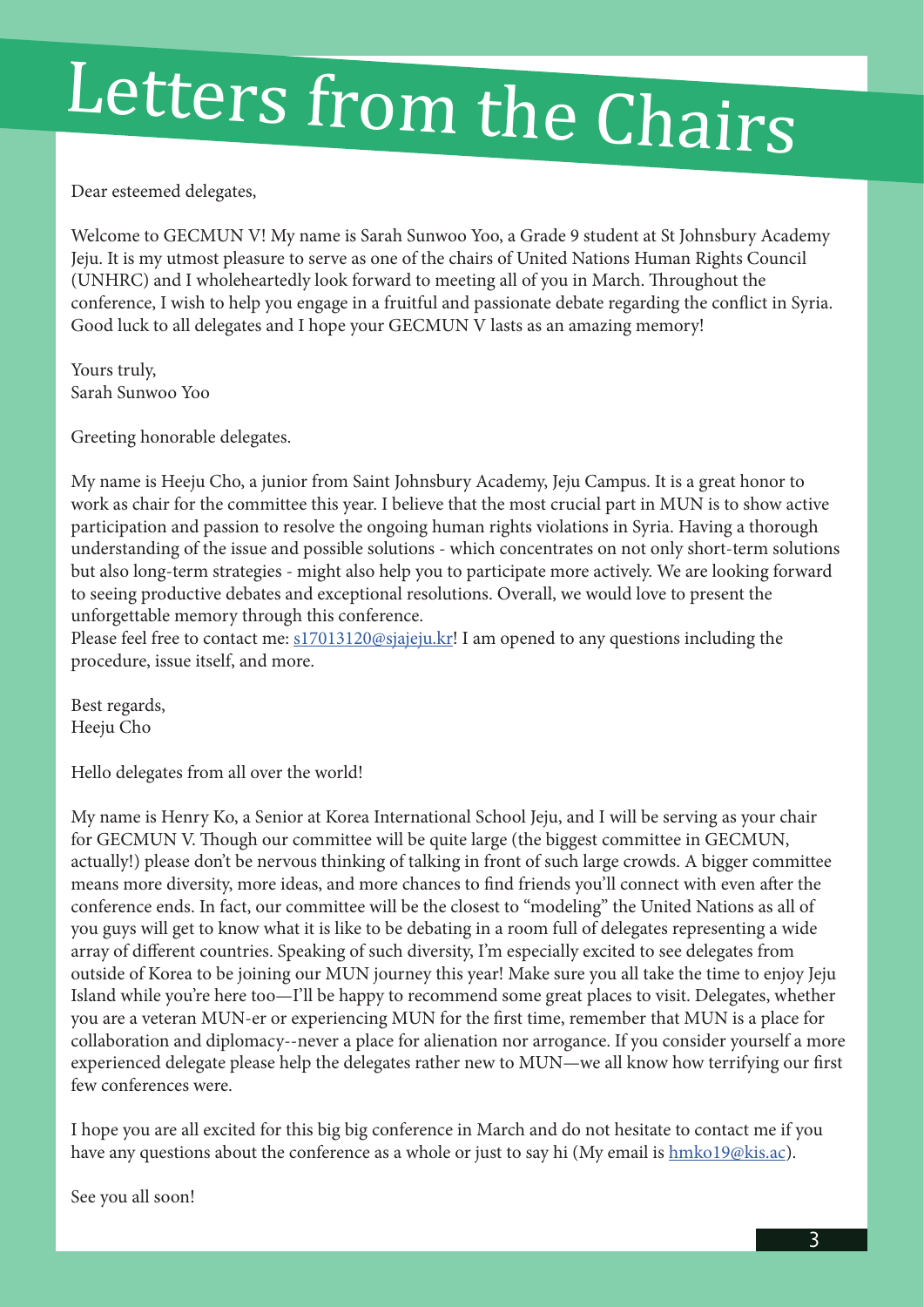## Introduction

UNHRC is a committee that is responsible for strengthening the protection of human rights and regulations of violations globally. It was established on March 15, 2006, to replace the United Nations Commission on Human Rights (CHR). The committee deals with multiple issues such as basic rights, religion, LGBTQ rights, and the rights of racial minorities. The UNHRC is also known as one of the most important committees in the United Nations. Primary goals of the UNHRC are to protect human rights and further prevent other possible violations of it.

## **Definition of Key Terms**

CHR Commission on Human Rights

### Humanitarian Aid

Material and logistic assistance intended to "save lives, alleviate suffering and maintain human dignity during and after man-made crises and disasters caused by natural hazards, as well as to prevent and strengthen preparedness for when such situations occur." The humanitarian aid for the Syrian conflict is coordinated by the United Nations Office for the Coordination of Humanitarian Affairs (UNOCHA).

#### Internally Displaced People (IDPs)

These are people staying within their own country and remain under the protection of its government, even if that government is the reason for their displacement. They often travel to areas more difficult for delivering.

Islamic Extremist Terrorists Terrorist groups including the Islamic State of Iraq and Syria (ISIS) or the Islamic State in Iraq and Levant (ISIL)

OPT Occupied Palestinian Territory

#### **REFUGEE**

The UNHCR (UN Refugee Agency) defines refugees as someone who has been forced to flee his or her country because of persecution, war or violence. A refugee has a well-founded fear of persecution for reasons of race, religion, nationality, political opinion or membership in a particular social group.

Syrian Civil War War that occurred in Syria between two main parties.

#### Syrian refugee camp

A temporary settlement built for refugees through Syrian Civil War. It is mainly supported by not only United Nations itself but also by various NGOs throughout the world.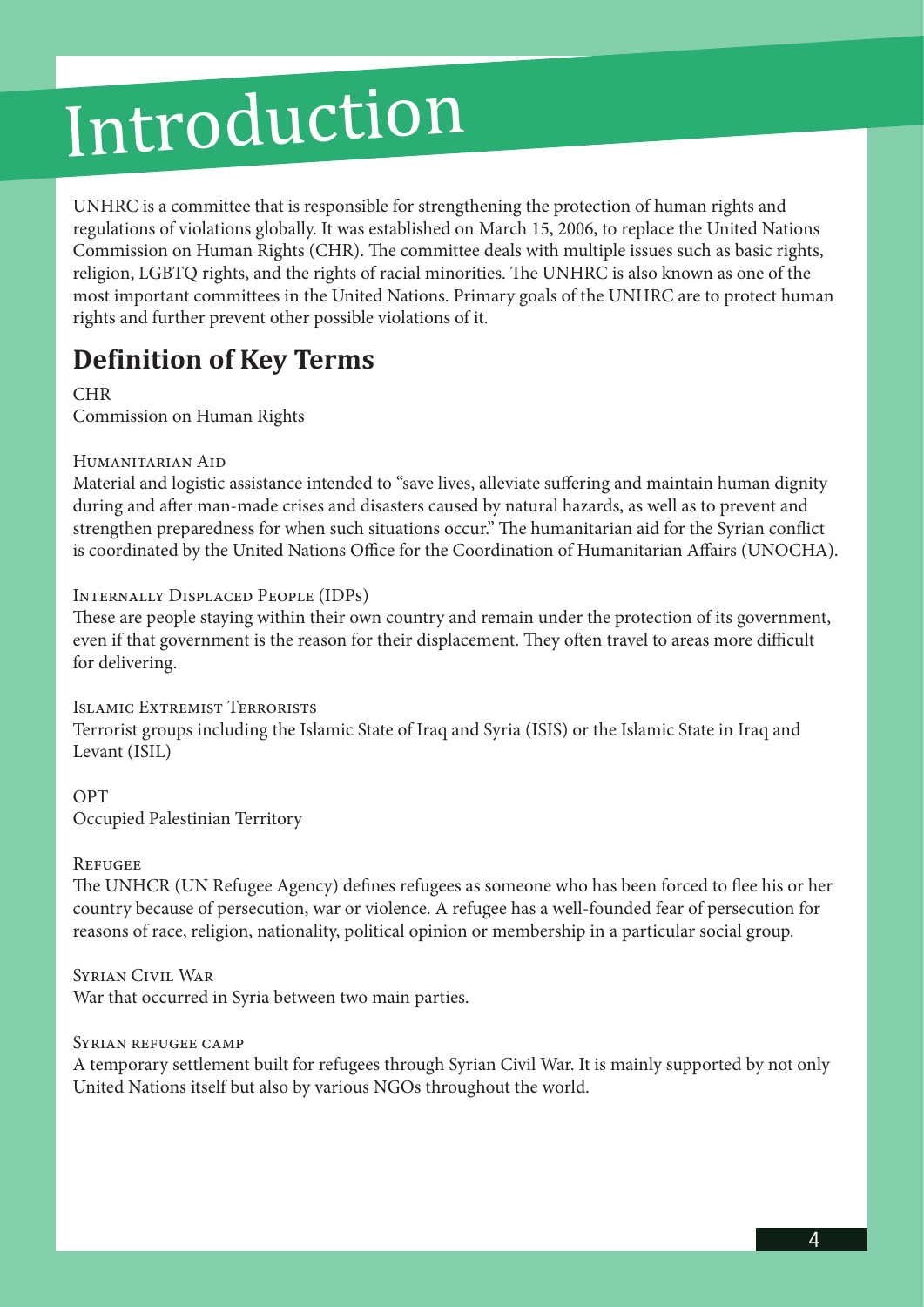## Information

## **Agenda**

The Syrian Civil War, which officially began on March 15, 2011, is considered one of the biggest humanitarian crises of our era. The Arab Spring, a series of anti-government protests and uprising in Arab countries, spread to Syria, leading protestors to oppose the political system and demand more political freedoms. President Bashar al-Assad responded by deploying security forces to employ violent means to end the uprising. Protestors armed themselves leading to a full-blown war between the government; rebel groups, which mainly consisted of citizens; and foreign backers, which consisted of third-party countries along with other groups such as the ISIS. Due to the war, 346,371 people were killed and now the number of refugees who have fled the country reached 5.6 million, with an additional 6.6 million who are internally displaced.

Standards of living have vastly decreased over the past decade; Syria lost not only access to water, electricity, and safety but also significant institutions such as hospitals, schools, and historical landmarks. Moreover, historically important artifacts are being significantly undervalued and sold through black markets, which arose amid the chaos of the war. Turkey received 3.6 million refugees and other neighboring countries such as Lebanon, Egypt, Jordan and Iraq have took in 2 million. Refugees have then sought asylum outside the region, with approximately one million refugees aiming to reside in nations such as Germany, Canada, Sweden, and the United States.

However, countries that have been accepting refugees started to send them back to their home country due to overburdened infrastructure, welfare systems and sociocultural conflicts. Due to the loss of shelter, there are even some Syrian refugees who have to live at sea without anything to eat and are dying above water. In extreme cases, radical groups such as ISIS execute people on the street simply because they asked for a glass of water. As Syrian refugees continue to be deprived of their human rights, discussion around creating a viable solution that can offer Syrian refugees a way to at least resume a part of their everyday lives is crucial.

## **Stances of Key UN Member States**

### THE UNITED KINGDOM

The United Kingdom has offered a Syrian Resettlement Programme for about 8,000 Syrian refugees. The UK also provided humanitarian aid to help Syrian refugees and made the second largest donation to the Syrian refugee crisis since 2012 when the crisis first started.

### Federal Republic of Germany

Germany has accepted more than 360,000 Syrian refugees. However, Germany is currently preparing to send refugees back to Syria under various policies such as the family reunification policy.

### Islamic Republic of Iran

Considering the close diplomatic relationship between Iran and Syria, Iran provided necessary aid for the Syrian government, which influenced the Syrian Civil War. However, even though Iran has enough resources to take in Syrian women and children, there has been no attempt to do so.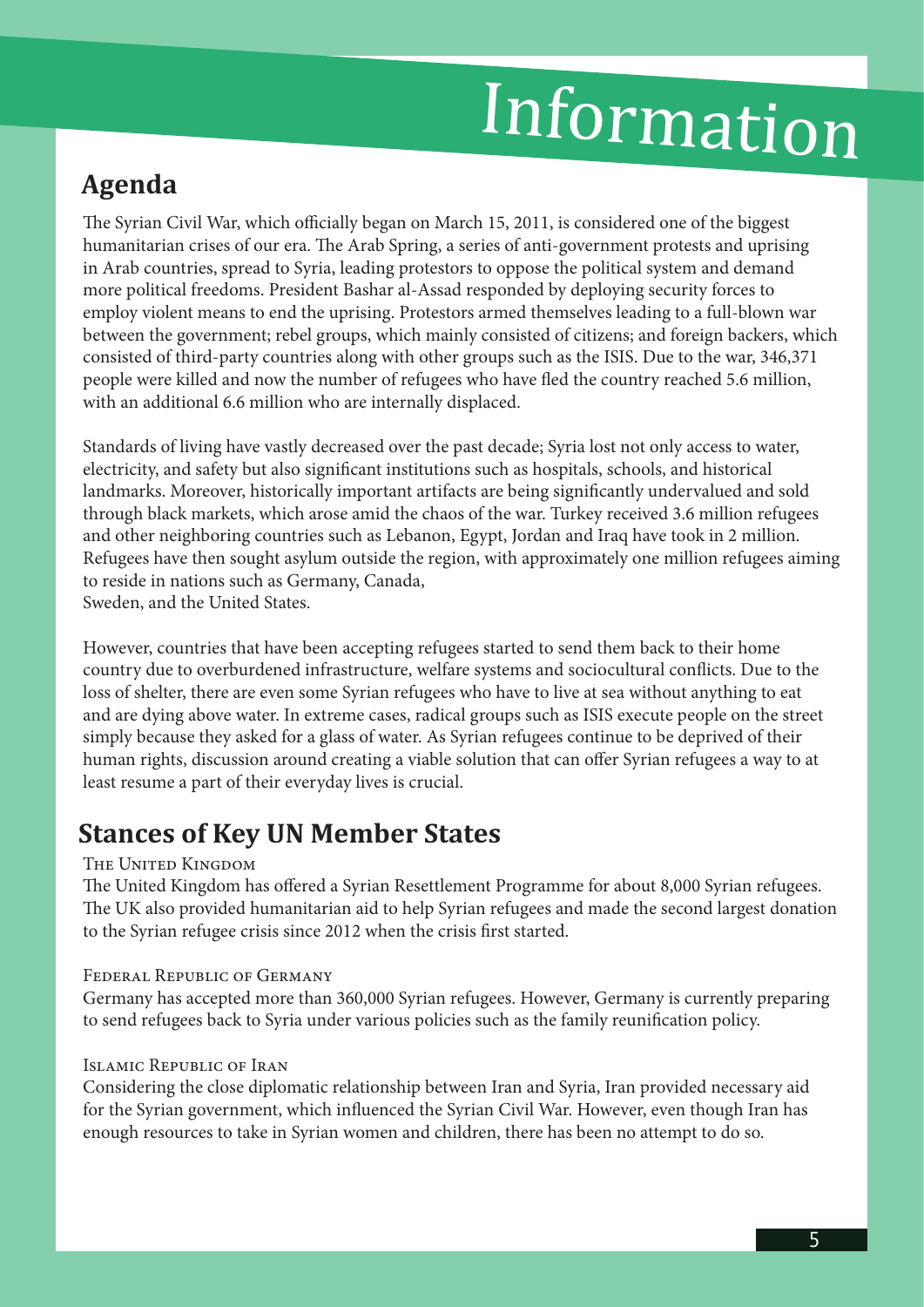#### Russian Federation

Russia has played an essential role in the Syrian Civil War by siding with the Syrian government forces against opposing forces. The main reasons that Russia is involved in the war are their historically strong relationship with Syria and their fight against terrorism. First, Russia and Syria have interacted as allies. Due to their stable and friendly relationship, Russia should help the Syrian government, who faces not only the rebel group, but also other violent parties such as ISIS. Also, because Russia identifies other interested parties such as ISIS as terrorists, Russia began to provide military support to help eliminate the terrorist party.

#### THE UNITED STATES OF AMERICA

The United States presents a clear stance that they will try their best to finish the war. According to the Trump Administration, they will implement a new strategy to end the state of war, but still keep the military forces within Syria. The US also seems to have a relatively flexible attitude toward the Syria crisis, which is dependent on Russia's stance and actions regarding the issue.

## **Past Actions**

Recently, Italy banned refugees from Syria from entering their country alongside a trend of numerous European nations adopting stricter immigration policies. In response, the UNHRC urged the European Union (EU) to implement alternative measures. However, due to the increasing number of crimes committed by refugees not only from Syria but also other nations in the Middle East, the request was in vain. In response to Italy's change of policy towards refugees, the current president of the French Republic, Emmanuel Macron, criticized the Italian government for their new policies. However, others would argue that the immigration policies of the French Republic are just as strict as those recently implemented by Italy regarding the acceptance of refugees.

According to the current prime minister of the United Kingdom, Theresa May, one of the main reasons that nations around the world should be more careful about accepting refugees is the climbing number of terrorist attacks around the globe. Moreover, although the Chancellor of the Federal Republic of Germany, Angela Merkel, had been famous for her friendly policies towards refugees from the Middle East, the paradigm is shifting due to the current political climate in Germany and violent crimes committed by the refugees. Furthermore, her impending resignation from the position opens up more uncertainty on Germany's stance towards refugees. [A2]

The United Nations system mounted a unified plan in responding to the Syrian refugee crisis in 2015 called the Regional Refugee and Resilience Framework (3RP). It is composed of two approaches: protection of refugees who are vulnerable and building resilience by providing support to affected communities and governments.

In 2017, the UN worked out a Humanitarian Response Plan (HRP) with acknowledgement by the Syrian government that UN would be working to uphold international humanitarian law involving the refugee crisis. The Syrian government recognized the mandate of the UN and other agencies in providing humanitarian assistance. [A4]

The 2018 HRP focuses on three priorities: saving lives and alleviating suffering, enhancing protection, and building resilience. It continues the original mandate of emergency relief that was approved through General Assembly Resolution 46/182 (A/RES/46/182).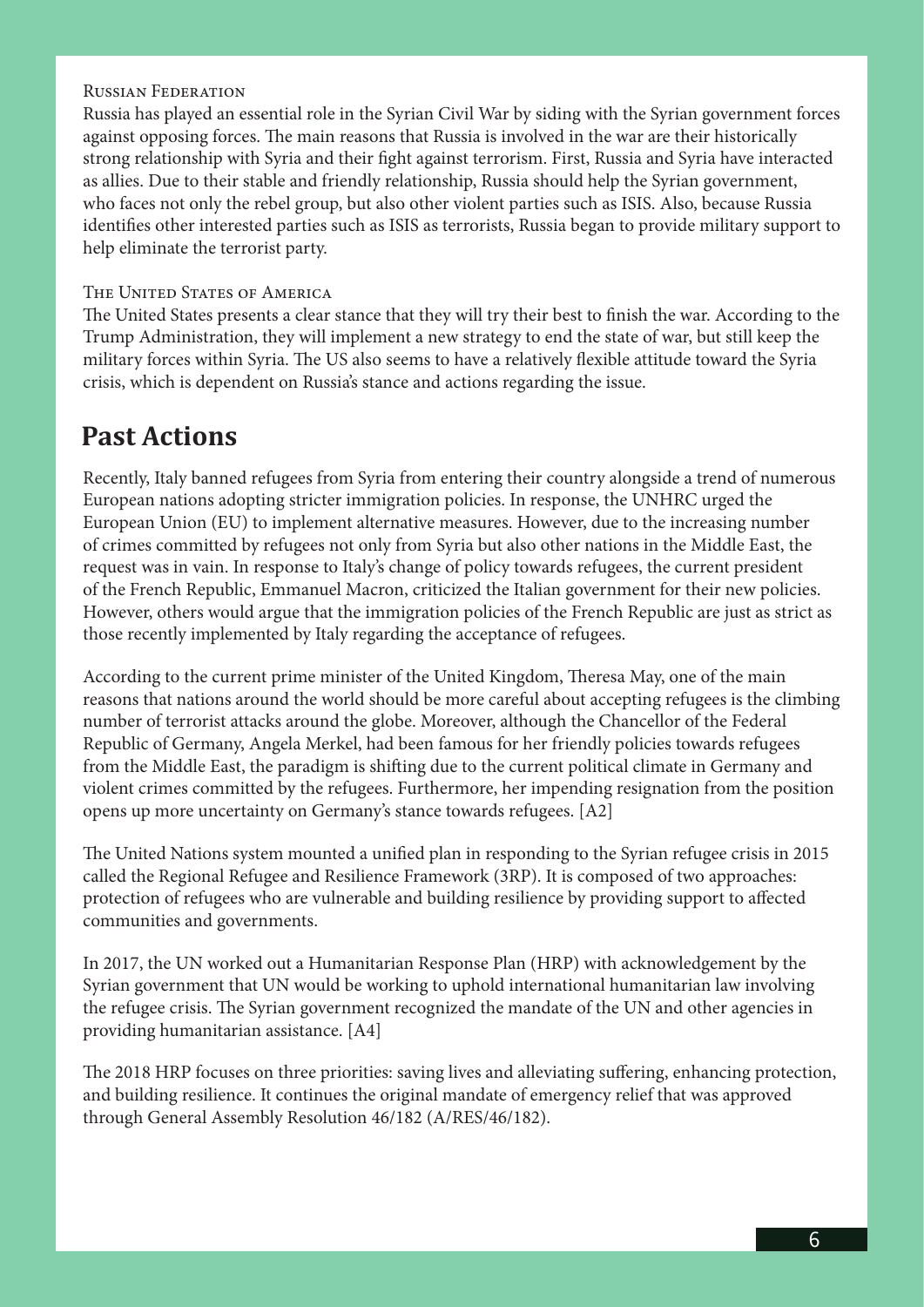Currently, several UN agencies like the UNDP are operating in Syria in observing the Whole-of-Syria (WoS) approach, which provides monthly aid, such as food and medicine, to Syrians who are in priority areas that are hard to reach due to ongoing conflict. These agencies include:

- 1. Office for Coordination of Humanitarian Affairs (OCHA): coordinates the response of agencies in Syria
- 2. United Nations Children's Fund (UNICEF): makes efforts in health and education aimed at children to prevent a "lost generation" of children
- 3. World Health Organization (WHO): provides health services and helps address public health issues
- 4. United Nations High Commissioner for Refugees (UNHCR): assists internally displaced Syrians
- 5. United Nations Population Fund (UNFPA): provides services to women of reproductive age and pregnant women
- 6. Food and Agricultural Organization (FAO): provides food aid and vouchers
- 7. United Nations Settlements Programme (UN-Habitat): provides emergency shelters to displaced populations
- 8. International Organization for Migration (IOM): assists resettlement and evacuation of third country nationals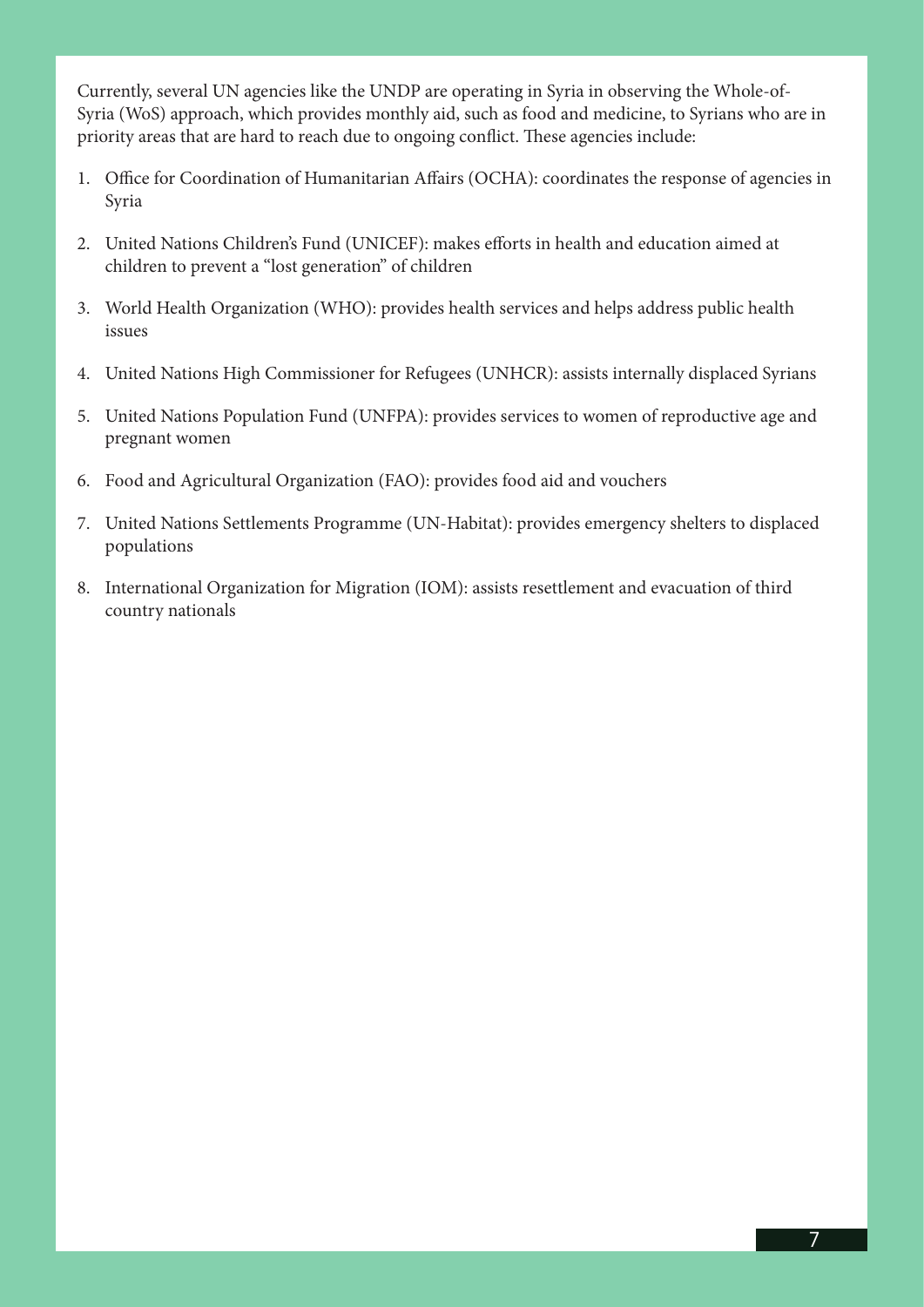# Solutions

Based on the current state of Syria's political and economic issues, the following policy recommendations are possible solutions in the future, when the Syrian crisis comes to an end:

- Based on the current state of Syria's political and economic issues, the following policy recommendations are possible solutions in the future, when the Syrian crisis comes to an end.
- Develop and implement a high-level campaign to make a transition to a mixed economy.
- Provide an opportunity for citizens to have access to a public-private debate and engage in conversations centered on the public good.
- Include a legal framework to make the economy more transparent.
- Develop public services to provide education and food and improve the environment within Syria.

## **Questions to Consider**

- What can nations with high immigration rates of Syrian refugees do with regards to improving the immigration process?
- What are the best solutions for distinguishing refugees from Islamic extremist terrorists to ensure the safety of civilians around the world?
- What are the current policies of countries with large inflows of refugees and what kind of policies could be amended to better serve human rights?
- What can countries that hardly have any refugees from Syria help countries (especially in Europe) to help them readjust? Do they have a responsibility to accept more refugees?[A1]
- How can the safety of refugees be ensured during and after relocation?
- What do those who oppose the acceptance of refugees argue? How can we persuade those who are against accepting refugees in a peaceful, productive manner?
- Are there certain "model examples" of how to help refugees make a smooth transition to their new environment? Are there examples of failures which we can be mindful of?